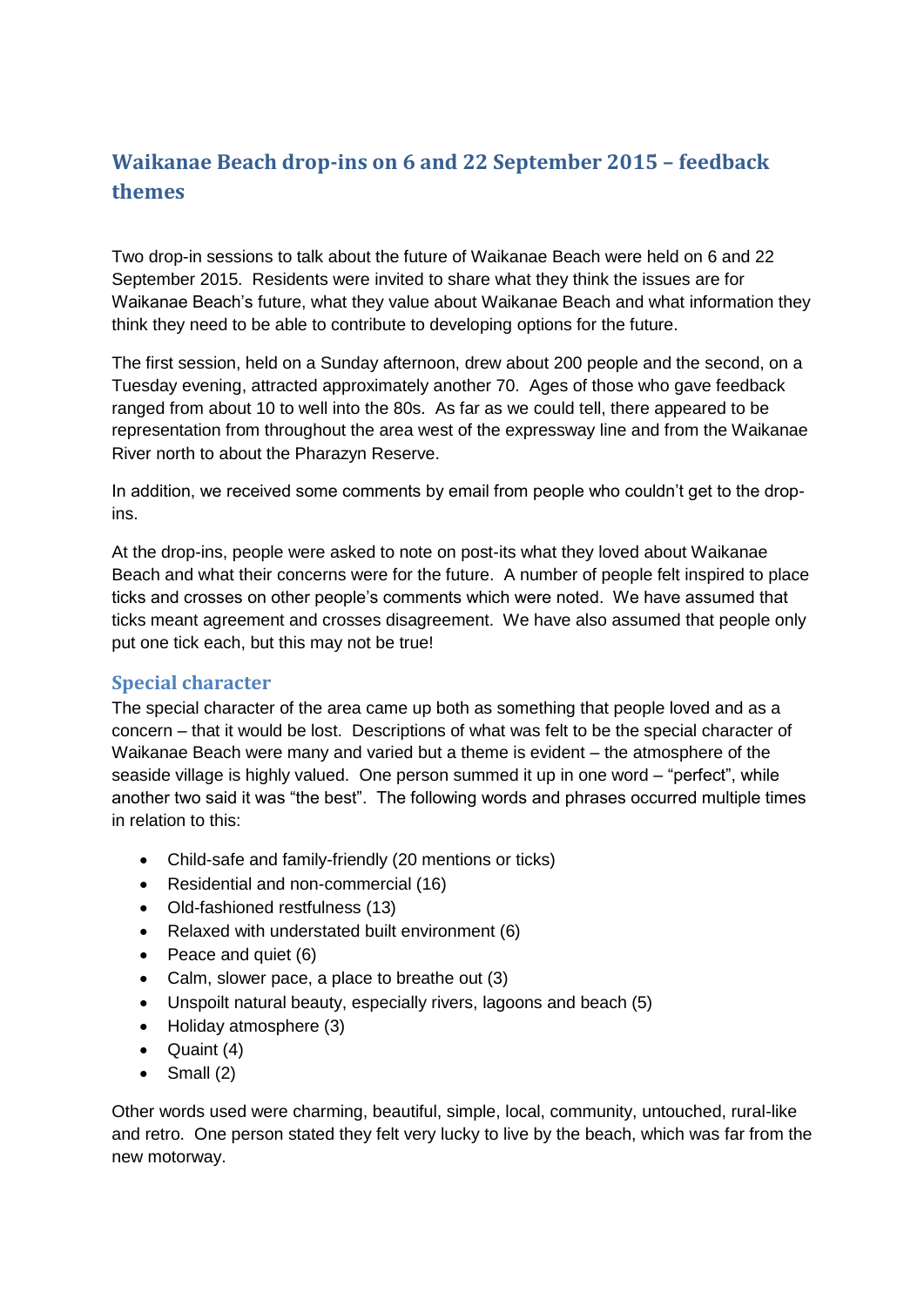#### **What we love**

People loved a wide range of features, with several standing out – those which were noted multiple times or received lots of ticks:

- The "ma and pa" food outlets, the cafes and corner stores were valued because of their contribution to the social life and cohesion of the area, because they are convenient and give great service and because they help give a strong sense of place. (10 mentions or ticks)
- The fantastic clean physical/natural environment, especially the river, the beach, the sky and sunsets, the lagoons and the wildlife (particularly the unique birdlife) were also highly valued. (8) Nga Manu Nature Reserve, Waimea Lagoon, and the scientific reserve at the river mouth were identified as three particularly special places. One person noted their appreciation that specific flora has been planted to attract birds.
- The cycleways, walkways and bridleways were valued for their ability to give people safe ways of getting around the area away from traffic and accessing the lagoons, rivers, and beach. People both loved using them and loved seeing others do so, especially families spending time together. (13)
- A wide range of things were valued about the built environment buildings and streetscapes (15) – including the:
	- o diversity of the housing with the mix of permanent residences and baches/weekend places, without any high rises, apartment blocks or commercial buildings at the beach
	- o old baches
	- o small number of multi-unit dwellings
	- $\circ$  streets in the old beach area without kerbs and channels were seen as contributing to the atmosphere of the coastal village while helping to manage quantity and quality of run-off (7)
	- o macrocarpa hedges, the old fences and the Norfolk pines
	- o beautiful views from the golf course
	- o camping spots along the beach for RVs
	- o power lines
- The quietness of the area, including the low traffic flows which make it feel safe (5)
- The leisure facilities, such as tennis courts, parks and bowling club (2)
- The fact that the beautiful beach is public, not restricted by private ownership (1) and not controlled by developers (1)
- The ability to walk dogs off leash on parts of the beach (3).

Many of these thoughts can perhaps be summed up in the following comment:

"Strong sense of place – baches, houses, greenery and leisure amenities represent physical and cultural legacies from the past "

### **What we're concerned about**

Feedback on what people were concerned about was broad-ranging but much of it can be clustered in themes.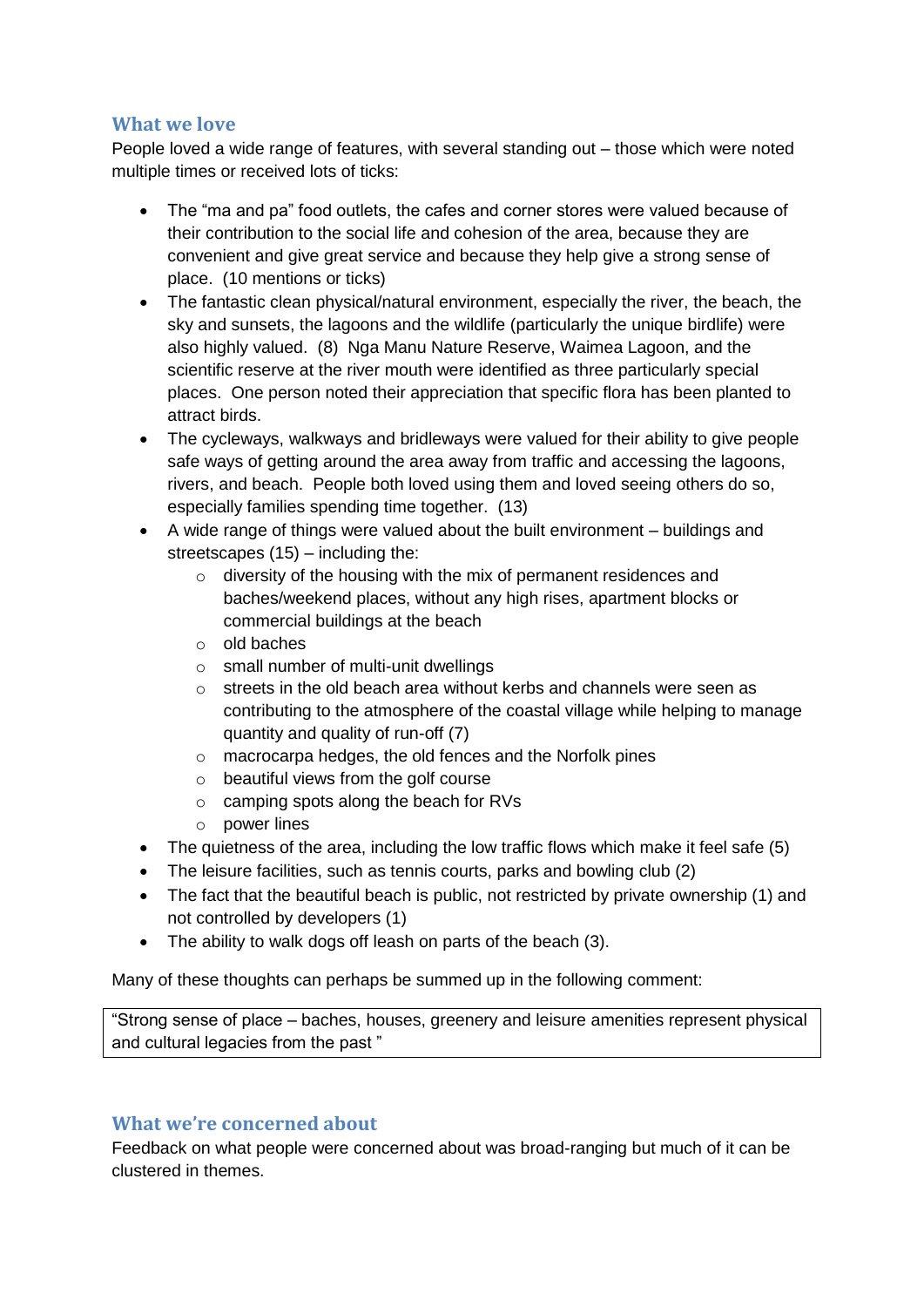## *Theme 1: Development*

There is a clear concern that intensification of development will lead to a loss of the loved character of Waikanae Beach. Some were afraid that the intensification of development could make Waikanae Beach less family-friendly, while several were concerned about the growth in population. One person noted that regulations are needed to minimise the impact of any development (including residential) on the landscape.

Many comments were opposed to buildings higher than 2 storeys and to large-scale development, particularly of retirement villages and commercial activities. Some said it was important to ensure that local businesses were not 'taken over' by big business. There was a very strongly-supported call for no change to the residential zoning without full community consultation and a view that subdivision should be limited.

A number of comments called for commercial activity to be confined to its present footprint at Tutere St between Rangihiroa and Hemara Streets and in the Te Moana/Rauparaha/Ono St triangle.

Most of the views could be summarised by a comment that attracted a large number of ticks which simply said "think small" and requests to designate the area west of the expressway as a "Zone of Special Significance" or a heritage area. Someone suggested that covenants could be used to protect building types.

As a counterbalance to these suggestions, there was a lone call to "stop prescriptive measures in the PDP/SEV (let us live!)"

#### *Residential*

Comments specific to residential development were:

- Need design guidelines for houses to ensure development is in keeping with beach character
- No apartments
- No McMansions
- No developments where all of the homes are designed the same
- No low cost homes
- Keep small building: large section ratio
- Keep houses single storey
- Do not allow houses with more than two storeys
- $\bullet$  Limit house size to 150 m<sup>2</sup> maximum
- Limit number of new houses built
- Keep suburbia in north and south beach areas
- Don't want to be Hastings St, Noosa

#### *Commercial – non-residential development*

As noted above, a number of comments called for commercial activity to be confined to its present footprint at Tutere St between Rangihiroa and Hemara Streets and in the Te Moana/Rauparaha/Ono St triangle. Calls for no further commercialisation of the area were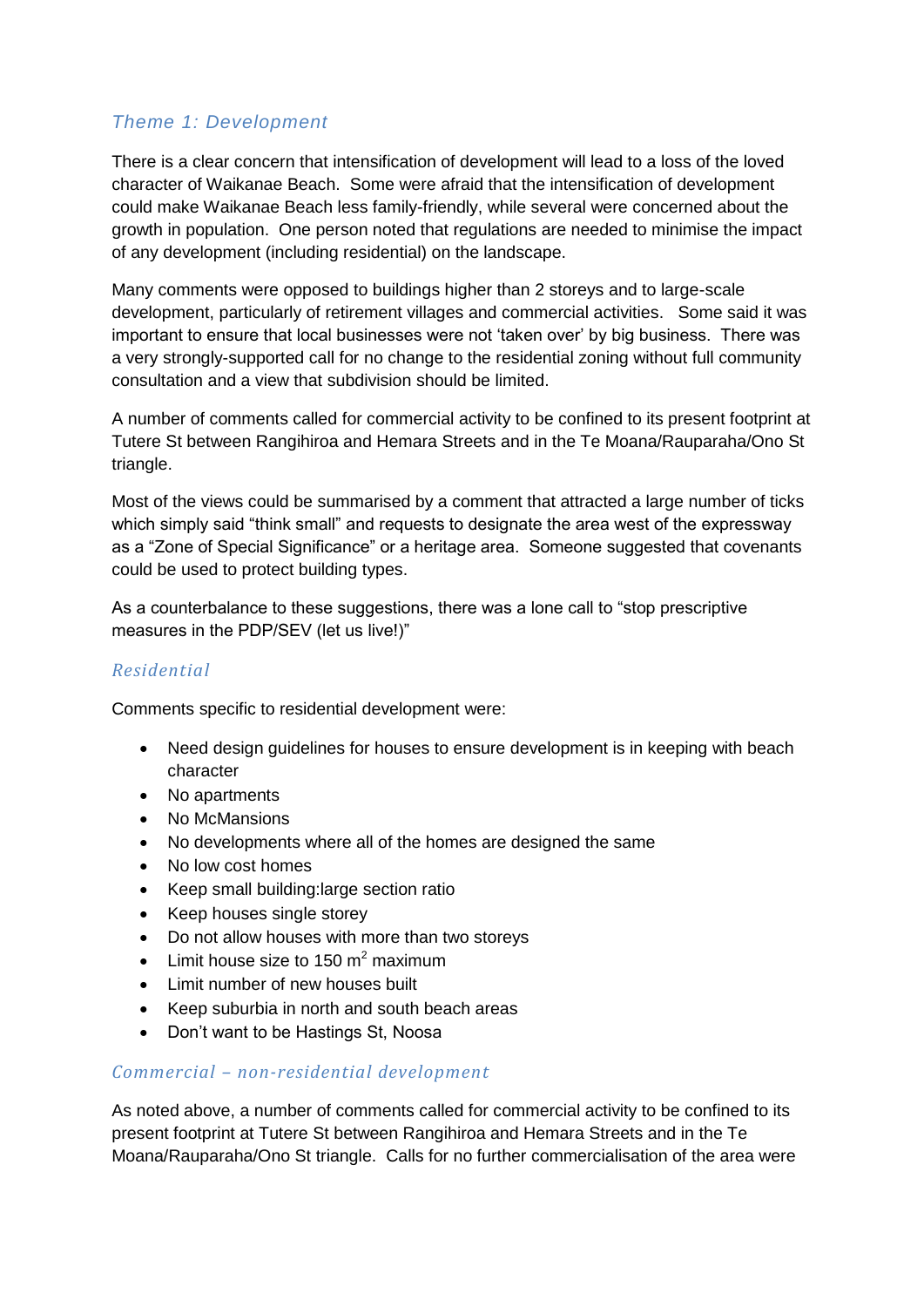also very strongly supported. Some called for this to be enshrined in a District Plan change to allow commercial activity in those places only.

Where support for some commercial activity was implied, comments were generally along the lines of restricting its size and location with one call for restricting the number of businesses. There was considerable support for restricting further commercial development to the expressway interchange area, to east of the expressway, or to the Waikanae township. In the latter case, the comment was made (and supported by a number of ticks) that the township businesses were only a short drive away and needed support if they were to survive.

Specific opposition was voiced (with many ticks in support) to the following in the Waikanae Beach area:

- more liquor outlets
- chain retail outlets such as
	- o Supermarkets
	- o Takeaways
	- o Large retail
	- o Petrol stations
- high rise buildings
- commercial development, of any sort

Specific opposition was voiced to the following in the area of the new expressway interchange:

- supermarkets
- fast food outlets
- commercial development, of any sort

One person specifically commented there should not be a supermarket anywhere on Te Moana Road, and several said there should be no more supermarkets anywhere in Waikanae.

On the other side of the ledger, other people commented that some retail activity would be needed to service a growing area and this should be coordinated, along with a comment that some development should be allowed for social needs purposes. Two people said they wanted a Countdown, one person wanted fast food (eg, McDonalds), and one simply wanted more shops. There were also calls for *more* commercial areas such as shops and restaurants - with associated comments that such development should be restricted to preserve the beach character, and be small and designed to support social cohesion needs.

One person suggested that ultrafast broadband could attract quiet and clean businesses. There were also single comments in support of small retirement development, possibly a small service station west of the expressway to supply boaties and lawnmowers, and that community markets and community food initiatives should be allowed.

Other comments under the non-residential development heading were that

• a primary school is needed west of the expressway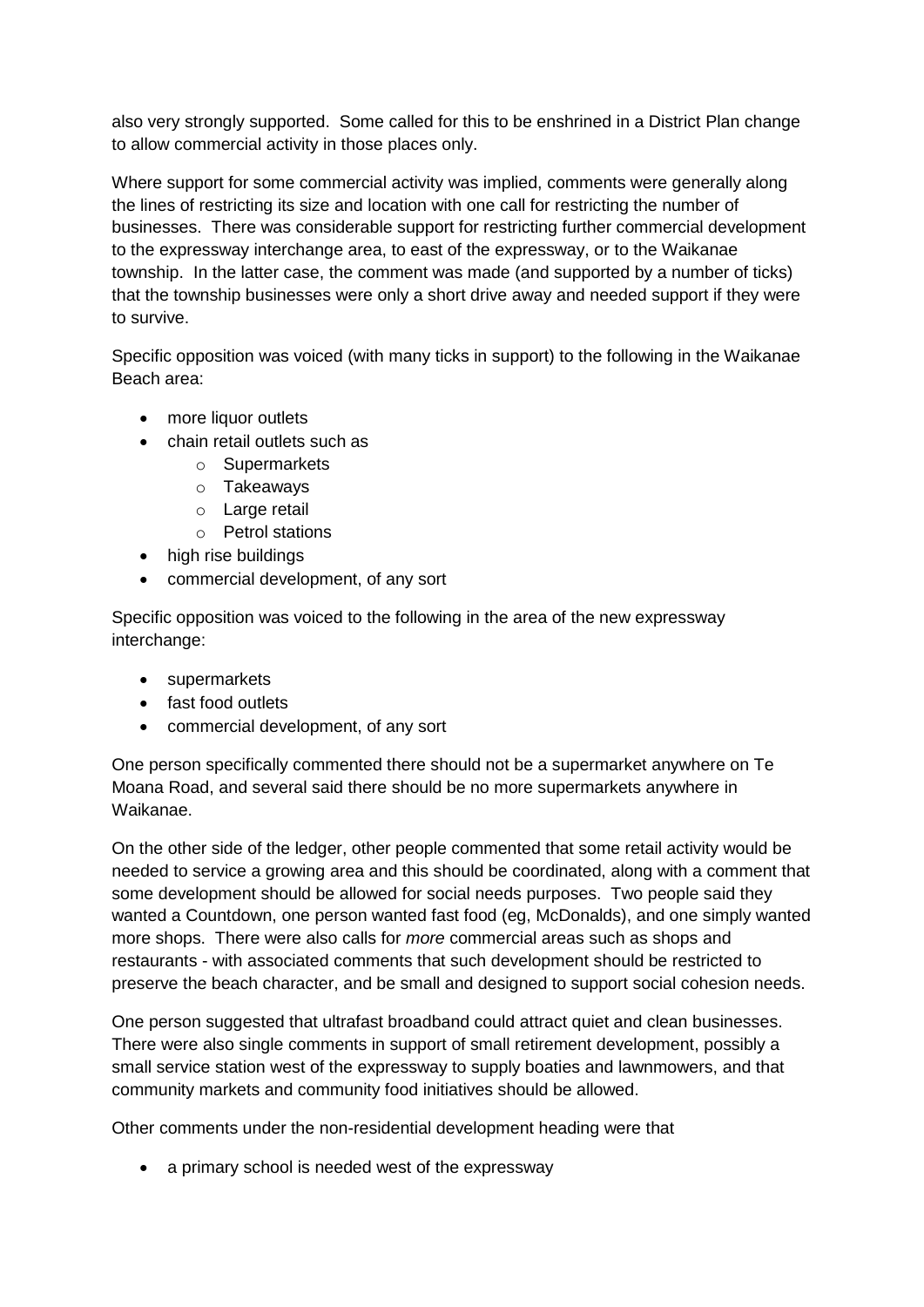- late-night music in bars should be restricted
- water supply needs to be sorted out urgently and there should be no further development until it is.

Others argued that it was very important that Waikanae Beach maintain its "country/village" feel, and not become another Paraparaumu Beach or Mt Maunganui. To sum up a common theme in relation to development overall, one person wrote:

"Change has to happen, but a high rise would be unfortunate."

### *Theme 2: Traffic*

#### *Expressway impacts*

Clear concern was expressed that the Beach area, especially the Rutherford Drive/William St spine, will become a traffic thoroughfare for people from Pekapeka accessing the expressway at Te Moana Rd. This was not seen as a welcome development. A number of people requested that there be no traffic lights installed west of the expressway, and two people stated that the expressway "must" have sound baffles / walls on each side, similar to what has been done in parts of Australia.

It was suggested that once the interchange is operational, accessing the southern part of the area from the Rauparaha/Te Moana intersection will be difficult – a roundabout was proposed.

### *Traffic calming & speed restrictions*

Safety was an explicit concern with a well-supported call for a traffic management plan to calm traffic and keep volumes low so families and children can walk and cycle safely. The comment was made that the Waimea/Ono/Te Moana intersection is getting busier and becoming unsafe. The angle parking on Tutere St was seen as dangerous and its removal suggested.

Presumably also in relation to safety, a maximum speed restriction of 30kms was suggested for Tutere St by three people and throughout the area in another 2 cases. One person suggested raising the speed limit on Te Moana Road to 70 km in an effort to encourage people to continue to support the Waikanae Township businesses and to confine commercial activity to that location. Another requested an alternative connection between the two areas. One person expressed concern that weekenders and holidaymakers appeared to be less aware and/or less supportive of existing speed restrictions.

Boy racers were seen in several comments (6) as an increasing problem and needing to be discouraged. Three people stated that boy racers were a problem on Queens Road, Eruini Street, and Tutere Street, while another was concerned about off road bikes on the beach. One person stated that boy racers were particularly problematic at night. One person felt that more policing would help the situation, while another wanted to see the introduction of traffic calming measures.

One person expressed concerns about the quality and on-going maintenance of roads following the potential increase in traffic. Another person suggested there needs to be more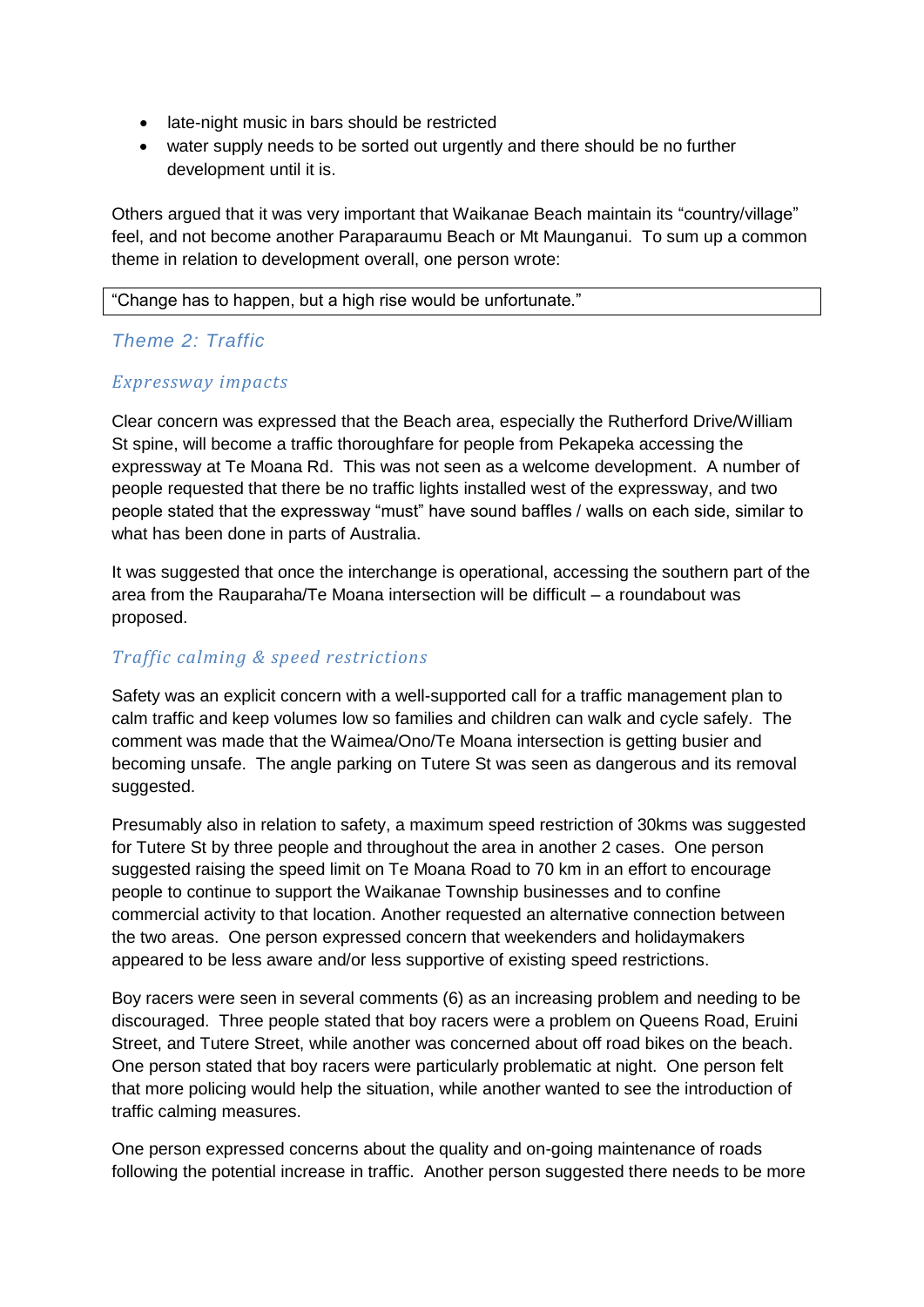than one point of access in and out of Jonathan Smith's first subdivision stage (*NB: this needs to be queried*).

#### *Public transport*

In relation to public transport, it was suggested that:

- free bikes ought to be considered
- only 15-seater buses were needed
- small, local buses could be used for traveling to and from the village
- bus(?) routes should be extended
- numbers of buses should be increased at peak times
- number of express buses (ie, those that do not take the retirement home detour) should be increased at peak times
- the speed of the buses on Tutere St was a concern
- the bus route be diverted from Queens Road, up Campion Road, and down Weggery Drive to re-join Queens Road, with bus stops added as appropriate.

### *Theme: 3 Open spaces*

# *Cycleways, walkways and bridleways*

The various pathways for non-vehicular traffic (Cycleways, Walkways and Bridleways - CWB) through the Waikanae Beach area were mentioned many times as an aspect to be treasured. A plea was made for more green spaces and CWB. It was suggested that CWB should be prioritised over cars. Suggestions were made for improvement to the CWB such as:

- extensions of CWB in various directions to Waikanae township/station/shops, to Te Horo through the northern end of Paetawa Rd, around all the ponds in the Pharayn Reserve, "around and through all beach and waterways", as well as generally "throughout the area"
- the provision of bike racks at Waimea Domain
- ensuring tracks are safe for horse-riders (it was noted that the "kissing gates" at the Pharazyn Reserve are not safe for horse riders),
- providing access paths for users of wheelchairs and mobility scooters to get around away from motorised traffic
- linking the smaller tracks.

### *Open space*

Several suggestions were made that the reserve at Rangihiroa St should be signposted as few people know it's there. It was also suggested that this reserve should include swings for over three-year olds.

A couple of people would like to keep the green areas by the expressway such as the golf course.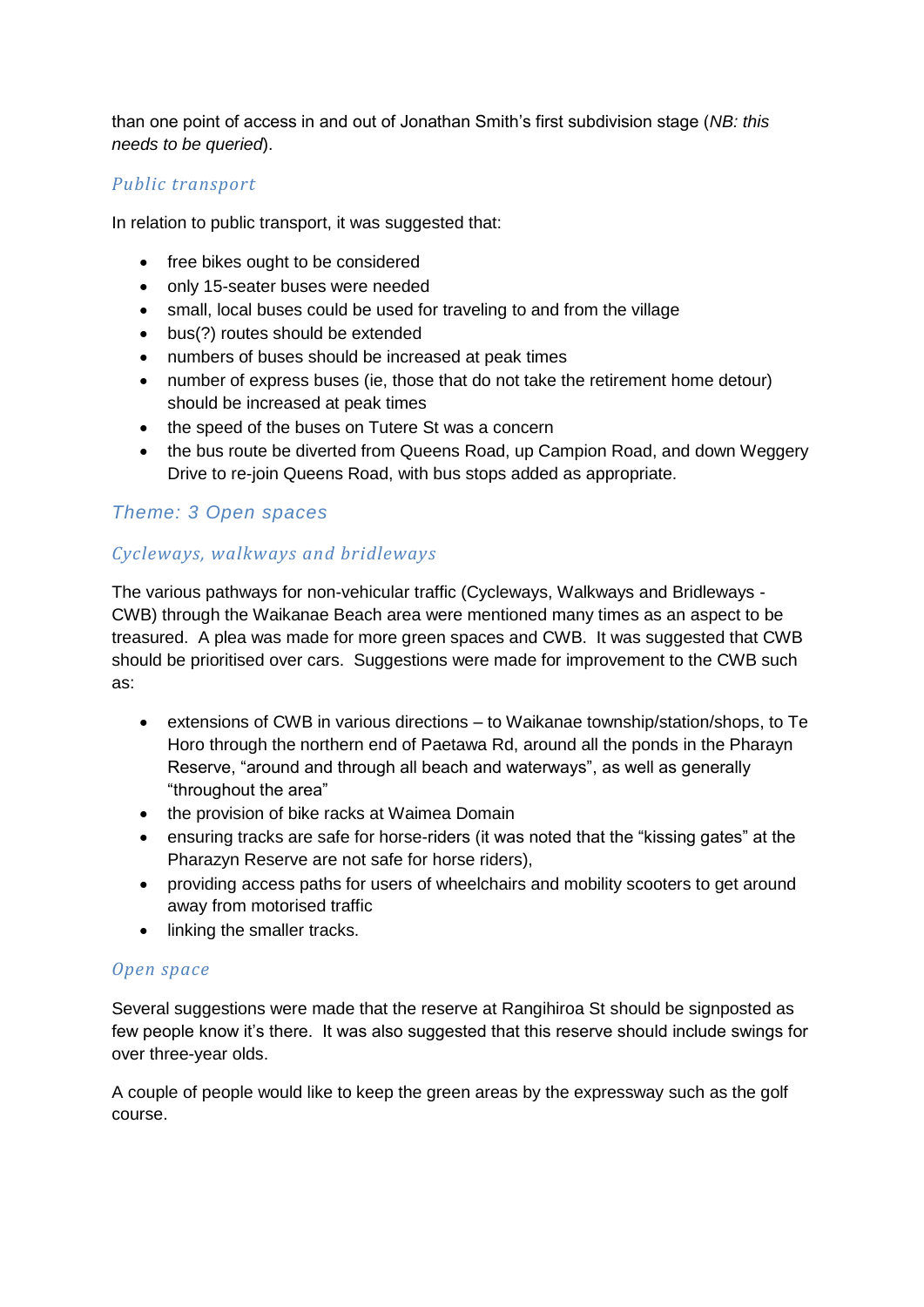#### *Beach*

Specific comments about the beach access can be summarised as follows:

People like the multiple access points. Some want to keep public access to the beach as it is (with no concrete walkways and unformed sandy paths), while others emphasised the need for better maintenance of existing beach pathways and/or improved beach access by foot, particularly for older people.

A new designated walkway on the beach was mentioned as a good idea; another person suggested that a wooden boardwalk be built along the dunes from the existing Four Square on Tutere St over to Rangihiroa St. Somebody liked the plastic accessways while someone else wanted wheelchair accessible access and suggested that beach wheelchairs should be available for hire. *Note: requests for work to repair eroded accessways have been treated as service requests and passed to the coastal management team.*

There was very strong support for monitoring of the rule banning vehicles on the beach apart from at the boat ramp, with one person suggesting that more beach patrols would help to limit vehicle use on the beach. One person emphasised that, in addition to safety for people, this was important to protect shellfish. Someone suggested that an exception should be made for 4WD vehicles used by disabled whitebaiters during the season but several people disagreed, wanting the ban to operate all year with no exceptions. The fact that this included motorcycles was strongly stated and supported.

There was a suggestion that horse owners should be made to clean up their animals' excrement from the beach as dog owners are expected to.

It was suggested that Norfolk pines should be banned from the beach and that picnic tables, more seating and swings for over three-year-olds should be put in, and public toilets upgraded.

There were calls to prevent coastal erosion with one person wanting this to occur without resorting to a rock seawall. There was support for a call to protect the sand dunes with suggestions to ban sand removals and paths and cycleways actually on the dunes. It was suggested that the dunes should be consolidated by planting suitable plant species. Alternatively, one person thought that designated walkways might protect the dunes by limiting foot traffic to those designated areas.

One person felt the stormwater outlets on the beach were dangerous and an eyesore.

One person requested that the beach area **not** be "tidied up" – i.e no ropes and poles and no spraying of grasses.

### *Theme 4 Supporting wildlife*

The presence of wildlife, supported by the natural environment, featured strongly in the comments about what contributes to the character of Waikanae Beach and especially so in the responses to the question, *What do you love about Waikanae Beach*?

Suggestions made to help enhance this aspect of Waikanae Beach were: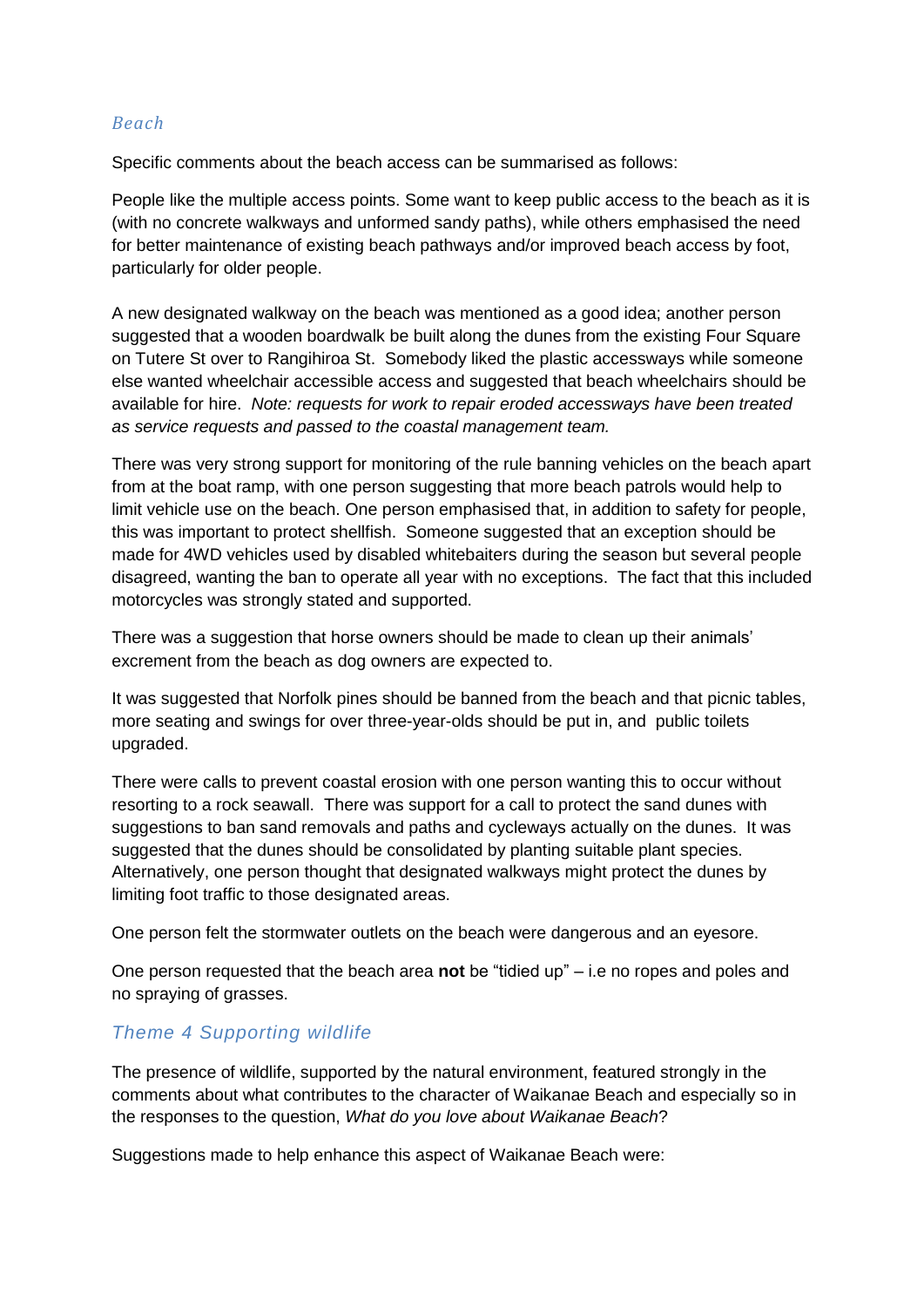- Develop the sanctuaries further, including more dune planting and designated walkways
- Create a corridor from Kāpiti Island to protect both animals and plants
- Put better restrictions on motorbikes in reserve areas
- Clean up the Waimeha Stream , particularly as one person feared it might damage the dunes
- There is a tension between better access for people and protection of wildlife at Pharazyn Reserve.

In raising concerns about the new tree regulations, one respondent said, "don't turn ordinary gardeners into criminals for pruning natives".

One person emphasised that the Estuary Care Group does a great job with replanting and caring for the estuary.

# *Theme 5 Built environment*

Several comments were made which can be grouped under a theme of the built environment and the community's living space. Concerns were expressed and enhancements suggested including:

- clean gutters and sumps more often, both on roadways and near beaches
- organise rubbish pick-up (presumably litter?) and graffiti removal
- provide a free piano for all to play. This comment prompted another comment to the effect that a piano would get buried in sand and rust
- do not increase parking in Tutere St
- some roads need to be repaired
- all designated commercial areas should have clearly appointed and pleasantly designed parking areas.

At least one person stated they wanted more kerbs and channels installed, but four others said they did not want kerbs and channels installed because they disrupt the character.

One suggestion was made that Tutere St could be beautified with more trees and a second that more trees were needed at the southern end of Tutere St.

A plea was made not to plant along the river in such a way that walkers' and cyclists' views were blocked.

Two people suggested that the road signs into Waikanae Beach could be improved.

One person called for allotments to be established (explicitly *not* community gardens). Another person stated they valued the existence of the community gardens.

Freedom campers came in for some comments:

- there are too many
- numbers of designated parking areas should be minimised and policy enforced
- numbers should be controlled during the summer it looks like a camp ground
- there should be more designated areas for self-contained campervans.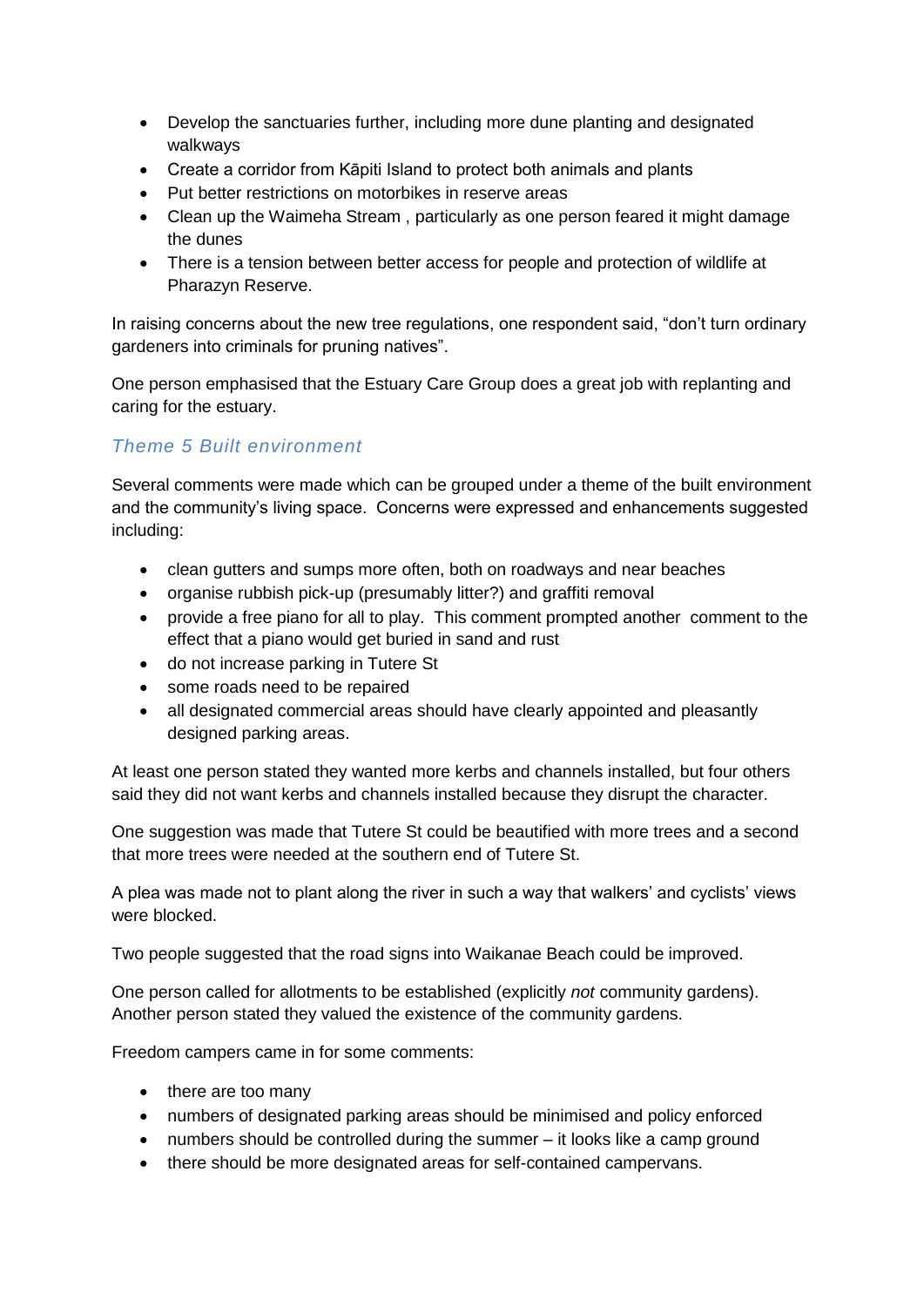# *Theme 6 Planning for Waikanae Beach's future*

Several suggestions were made as to how to manage the planning for Waikanae Beach's future:

- set up focus groups for various areas of interest
- consult with primary and secondary school students
- Council planning and consenting processes should be transparent.

One person suggested that Waikanae's old beach should include all beachfront areas from Waikanae River to Peka Peka.

### *Theme 7 Animals*

A few commentators specifically mentioned that they value the ability to walk their dog offlead at the beach, although some expressed concern over dogs walking off-leash in areas where this was not allowed. To help dog owners understand where and when they can and can't have their dogs off leash (and to help those who want to avoid dogs off leash), a map of dog access areas in Waikanae is provided with this document.

In addition to the suggestion that horse riders clean up after their animals noted above, cats:

- were seen as a problem near the scientific reserve at the river mouth requiring bird protection
- owners should take the responsibility to ensure all have collars and are microchipped.

Dogs also occasioned the following comments:

- better signage for off-leash areas is required so others can avoid them
- more inland dog walking areas would be nice
- don't like dog poo on the beach
- dogs should be monitored on the beach
- dog owners need to be held responsible for monitoring their dogs.

### *Theme 8 Timeline*

Some commentators expressed concerns about how long it might take to reach agreement in relation to these issues, with a fear that development could happen before decisions were made and implemented.

Two comments raised concerns about what would happen when the Bowling Club goes on the market, with one of those two asking whether this meant that some "fast" decisions needed to be made in relation to preserving "what we have". Similarly, another commentator wrote:

*Miscellaneous comments* sort this, as there are so many developers and retailers looking for opportunities now to "We will lose what we have as a community and special area if a long time is taken to sneak through fast."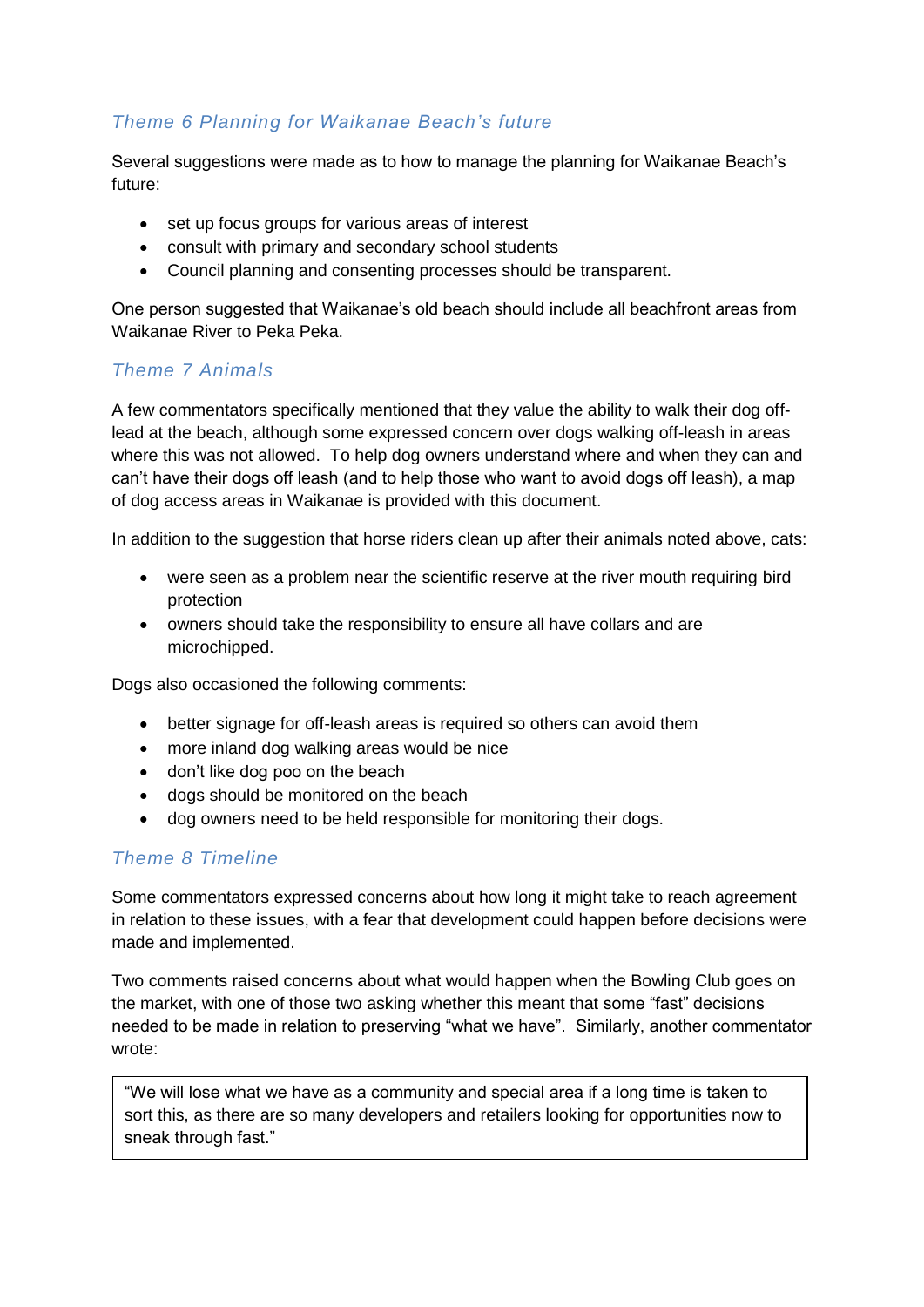### *Other comments*

In no particular order, the following comments were also received:

- The outdoor pool is highly valued, as is the dog park at the end of Greenaway Road.
- A roundabout is needed at the Park/Te Moana intersection.
- Better basketball hoops are needed at Queens Road Park, along with a half-marked basketball court.
- A splash pad at Waikanae Beach would be valued.
- Some comments were made about the operation of the Boating Club which have been passed on to the Commodore.
- The power pole outside the Waikanae Beach Boating Club needs to be removed because, in addition to being unattractive, it obstructs the views from the Waimea Café
- The Beach Bowling Centre should be converted into another leisure sports area.
- The Golf Club should be developed into a tasteful, destination resort connecting local motel rooms and tennis courts with the golf club.
- Keep in mind seismic risks which will influence the future of Waikanae Beach.
- Use the Mt Victoria North (Wellington) character area design guide as a model for Waikanae Beach.
- Maintain the parking area at the golf course (is this a request to keep it or a request for maintenance to be carried out?)
- Some of the old, big macrocarpa trees in the old campground area (on private property) look a bit unsafe.
- Two commentators wanted to see construction money taken from current activities and redirected to local schools (eg, Kapanui School) or others with greater need.
- Too many selfish people!
- The development of a "beach destination" will cost the whole community, but only benefit a few.
- One resident would like to see a reversal in the reduction of services (e.g, removal of the mail posting boxes).

The following questions / comment were also received:

- Will the current infrastructure (ie, stormwater, drains, and buildings) be sufficient to cope with increased population levels?
- Does the Council have any plans for developing the beach area, or is this a "feel good" exercise?
- The Council needs to keep rates down, do not borrow any more, and live within its means.

*NB: Comments on the expressway have not been included in this report as there is no longer any opportunity to influence the design or completion of this project. However, a representative of the Mackays to Pekapeka expressway alliance has been invited to be at the session on 29 November 2015 on transport and traffic issues.*